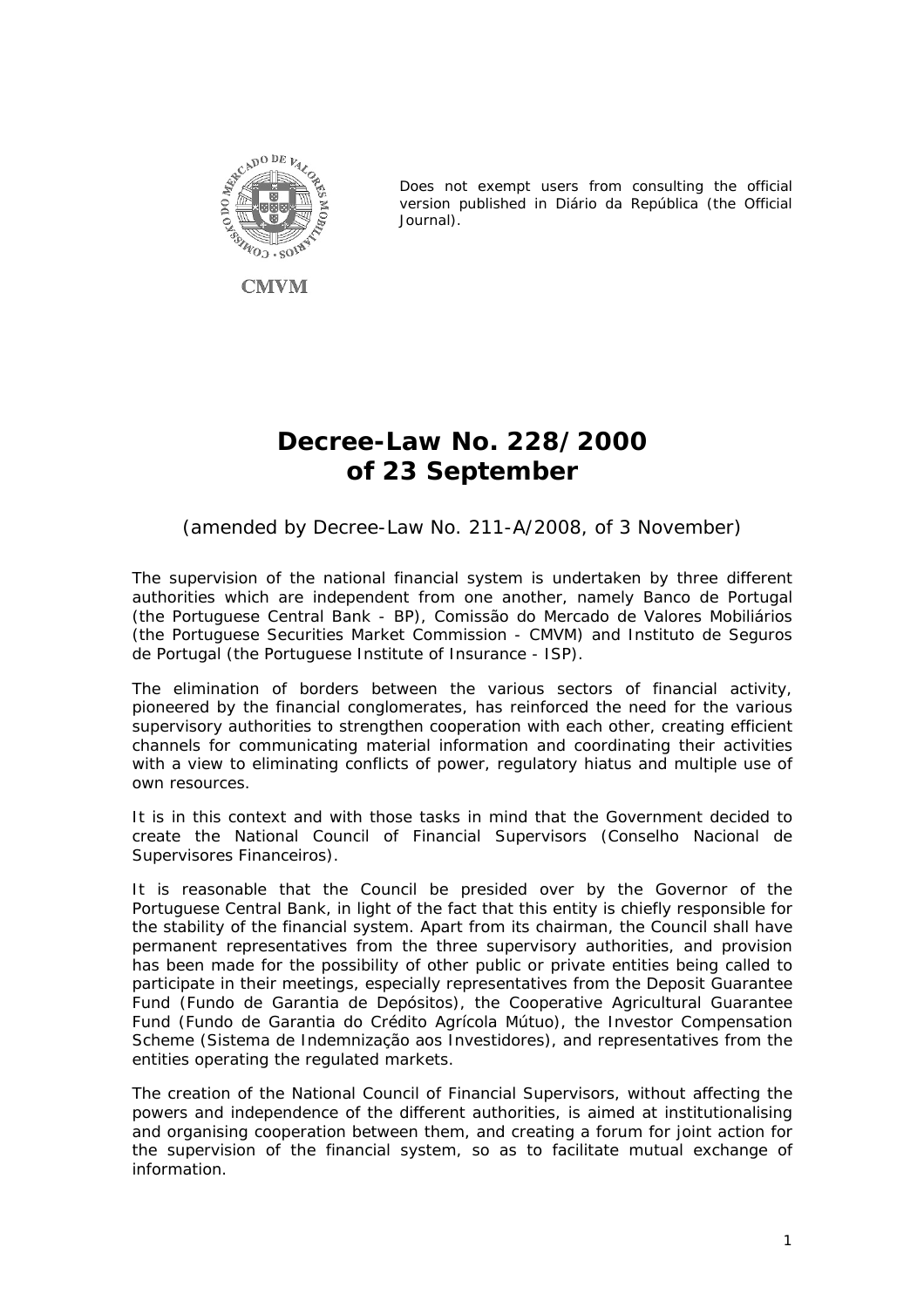The members of the Council, as well as all other people collaborating with them, are bound by a duty of secrecy, and it is assumed that all information to which each authority has access through the Council shall be used in the interests of the public, which the Council was designed to protect.

The benefit of the opinions of *Banco de Portugal* (the Portuguese Central Bank) and *Comissão do Mercado de Valores Mobiliários* (the Securities Market Regulator/Commission) were sought.

Thus:

Pursuant to the terms of item a) of Article 198.1 of the Constitution, the Government hereby decrees the following:

### **Article 1 Creation**

The National Council of Financial Supervisors (CNSF), hereinafter referred to as the Council, is hereby created, for the purposes described herein, without prejudice to the powers and independence of the different authorities comprising it.

#### **Article 2(1) Powers**

1 - The Council has the following powers:

a) To coordinate the roles of the authorities supervising the financial system (Supervisory Authorities);

b) To coordinate information sharing between supervisory authorities;

c) To coordinate the joint action of 'on-site' supervision with the supervised entities;

d) To draw up rules and mechanisms for the supervision of financial conglomerates;

e) To formulate proposals for regulation of matters connected with more than one of the supervisory authorities' sphere of activity;

f) To issue statements of opinion and formulate tangible recommendations within the respective powers' context pursuant to Article 7;

g) To coordinate the supervisory authorities' joint action with national or foreign entities or international organisations;

h) To monitor and assess developments in financial stability, ensure the exchange of information between the supervisory authorities pertaining to this area, establishing the appropriate mechanisms for said purpose and determine coordinated actions within the scope of the respective powers;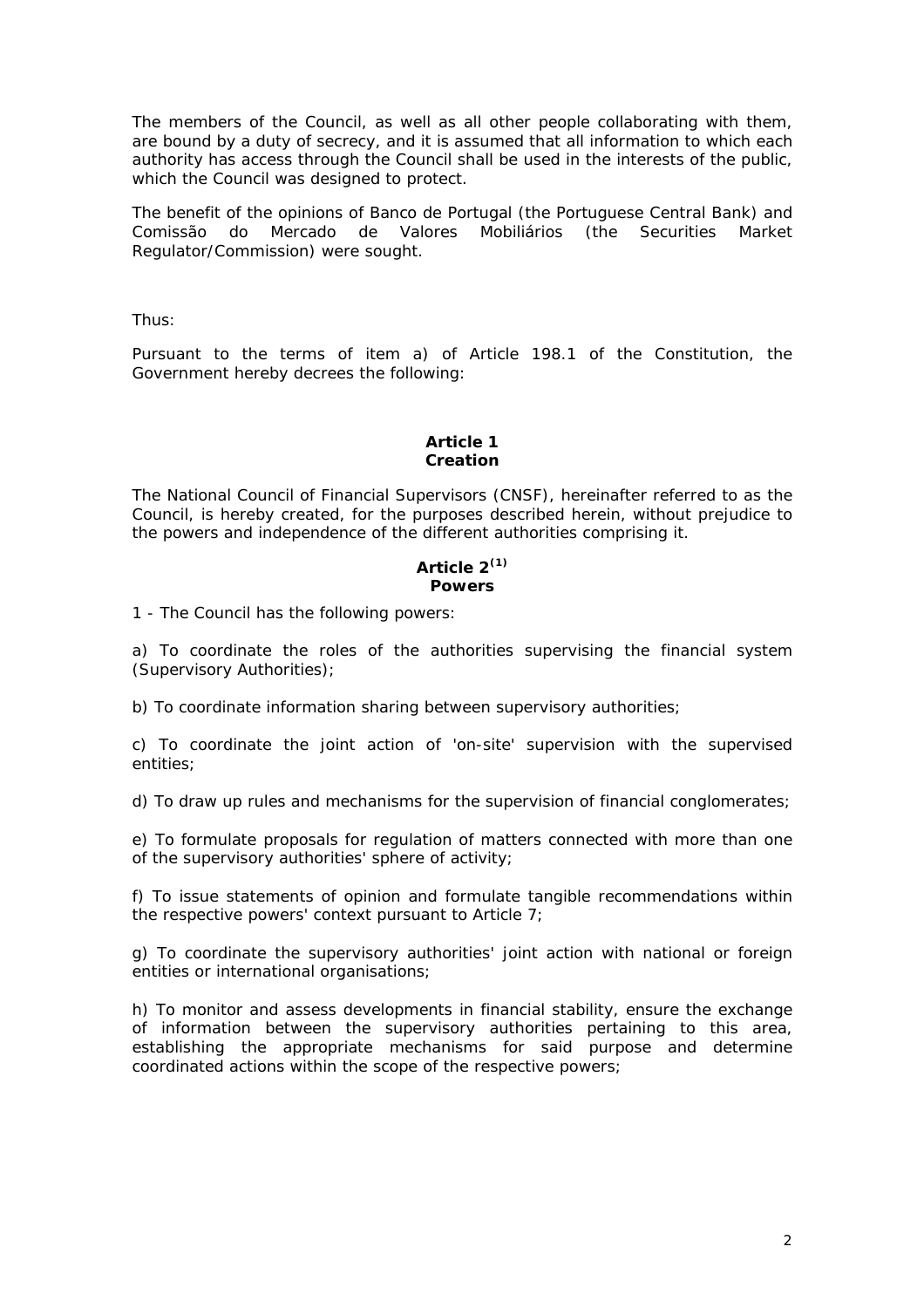i) To carry out any action which is considered, on a consensual basis by the members, to be appropriate to the purposes indicated in the preceding subparagraphs and which fall within the scope of the powers of any of the supervisory entities;

j) To formulate strategic guidelines for the Council's activity.

2 – Within the context of powers as envisaged in the abovementioned subparagraph h), the CNSF should provide the Minister of Finance with the information pertaining to financial stability, even if it falls under the legal duty of secrecy.

3 – The exchange of information pursuant to the preceding paragraphs is covered by the duty of secrecy that legally binds the persons and entities identified therein.

4 – The CNSF should also draw up an Annual Activity Report that should be submitted to the Minister of Finance and published by  $31<sup>st</sup>$  March of each year.

(1) Amended by Article 10 Decree-Law No. 211-A/2008, of 3 November

#### **Article 3 Definitions**

For the effects of this document:

a) Supervisory authorities of the financial system are considered to mean authorities responsible for the prudential supervision, in Portugal, of the following:

i) Credit institutions and financial companies, including investment firms, as defined in the Legal Framework for Credit Institutions and Financial Companies;

ii) The activities of insurance, reinsurance and insurance intermediation, of companies connected or complementary to those and the activities of pension funds;

iii) The securities market;

b) Financial conglomerates: Groups of companies simultaneously including companies subject to prudential supervision by Banco de Portugal and the Portuguese Institute of Insurance.

#### **Article 4 Composition**

1. The following are permanent members of the Council:

a) The governor of Banco de Portugal, who presides over it;

b) The member of the board of governors of Banco de Portugal with responsibility for supervision of credit institutions and financial companies;

c) The chairman of the Portuguese Institute of Insurance;

d) The chairman of the Portuguese Securities Market Commission (CMVM).

2. In case of absence, for reasons which are duly justified, of the permanent members referred to in sub-paragraphs b), c) and d) of the previous paragraph, they may be represented by legal or statutory substitutes, which shall enjoy all the rights and duties of those whom they represent.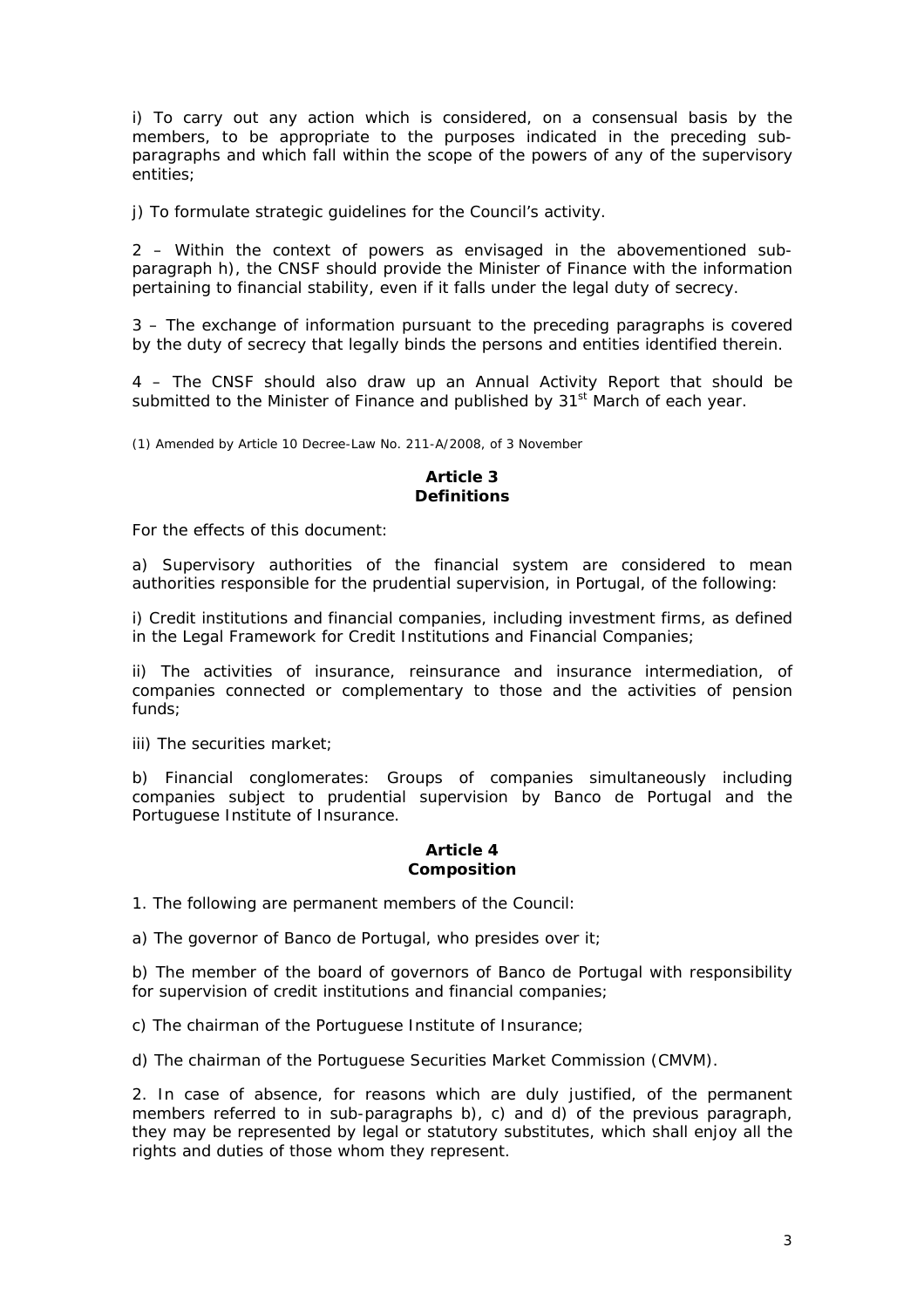3. Other private or public entities may be invited to participate in the work of the Council, in particular representatives from the Deposit Guarantee Fund, the Cooperative Agricultural Guarantee Fund, the Investor Compensation Scheme, the companies operating the regulated markets and associations representing any type of institution subject to prudential supervision.

## **Article 5 Coordination**

1. If the chairman is absent or unable to perform his functions, work shall be coordinated by one of the other members of the Board, serving as a substitute.

2. The functions of the substitute referred to in the previous paragraph shall be performed on a rotational basis, for periods of one year, coinciding with the calendar year.

#### **Article 6 Resolutions**

1. The conclusions reached at meetings of the Council shall be recorded in a summary to be presented at meetings of the boards of directors of each of the authorities represented.

2. Consensual conclusions not containing elements legally subject to secrecy can be brought to the attention of the Minister of Finance, any companies in the public and private sector and the general public, if this is consensually agreed to be convenient.

#### **Article 7 (1) Opinions and Recommendations**

1. The Minister of Finance and the Governor of the Portuguese Central Bank (*Banco de Portugal* - BdP), with the latter representing the Bank as the entity responsible for stability of the national financial system, may request a statement of opinion from the Council or submit reports on any matter within the scope of its powers.

2. The Council may take the initiative in issuing statements of opinion or formulating tangible recommendations on any matter within its powers.

(1) Amended by Article 10 Decree-Law No. 211-A/2008, of 3 November

# **Article 8 (1) Meetings**

1. The meetings shall take place at least once every two months and the respective date is convened at least 15 days in advance by the Council's Chairman.

2. Extraordinary meetings may be held at any time on the Chairman's initiative or on request by any of the other permanent Council members without the prior notice referred to in the preceding paragraph.

(1) Amended by Article 10 Decree-Law No. 211-A/2008, of 3 November